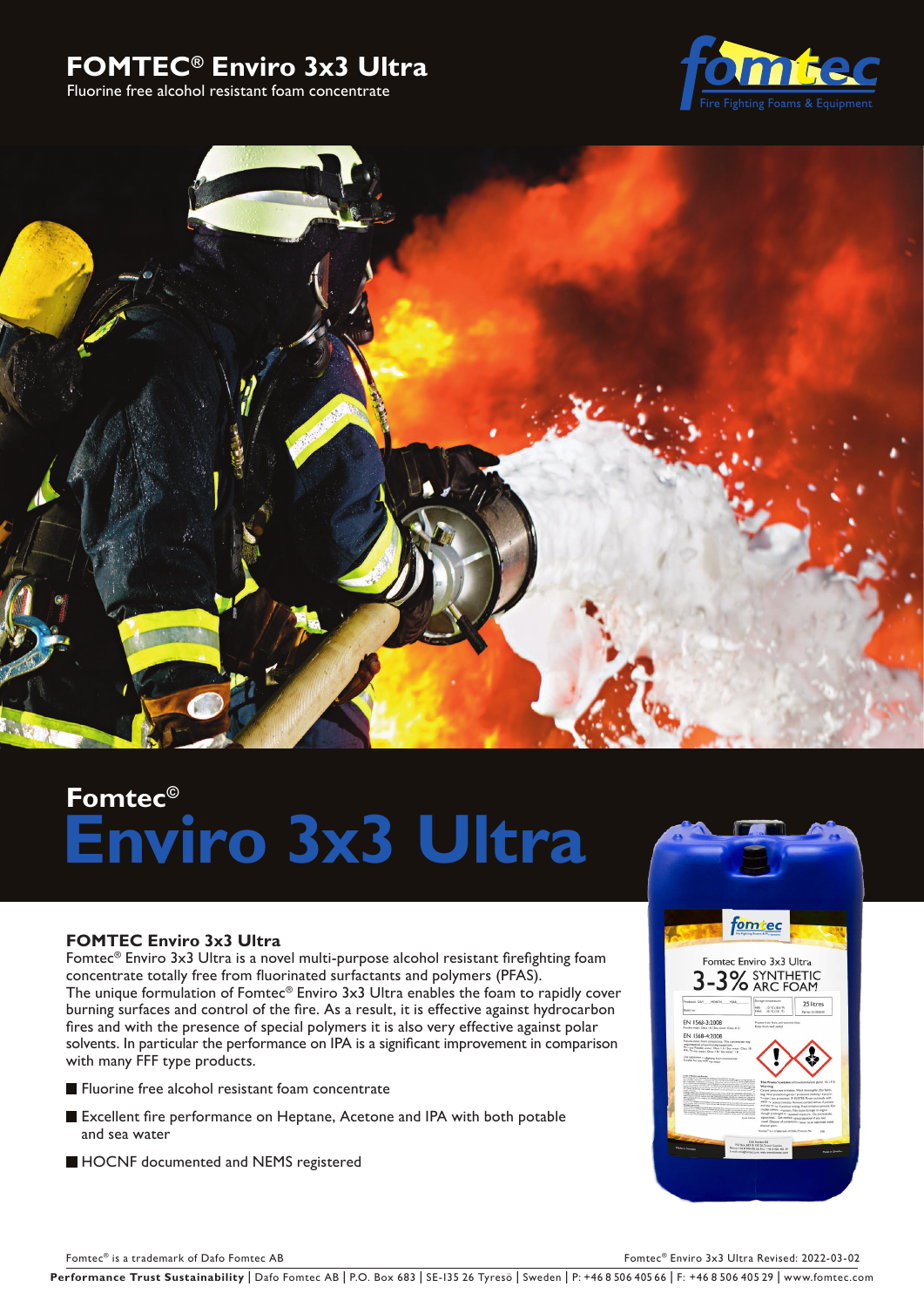# **FOMTEC® Enviro 3x3 Ultra**

Fluorine free alcohol resistant foam concentrate



#### DESCRIPTION

The fire suppression mechanism of Fomtec Enviro 3x3 Ultra is utilising the foam blankets ability to block oxygen supply to the fuel and the high water content cools the fuel surface reducing the evaporation of flammable vapours. Additionally, the foam blanket prevents reignition of an extinguished fuel surface. When applied on polar solvents a polymeric membrane is formed and makes it possible for the foam blanket to extinguish effectively. It also works on severe foam destroying liquids such as MTBE.

Fomtec® Enviro 3x3 Ultra should be used at a 3% proportioning ratio (3 parts concentrate and 97 parts water) for hydrocarbon fuels as well as polar solvents.

For use on Class A type fires, induction ratio of 0,3% to 1% is recommended depending on application and discharge device. When used with sea water the fire performance is slightly reduced on hydrocarbon fuels. This may be compensated by increased application rate.

#### **APPLICATION**

Fomtec® Enviro 3x3 Ultra is intended for use on class B hydrocarbon fuels as well as polar solvents like isopropyl alcohol, methanol, ethanol, acetone etc.

Fomtec® Enviro 3x3 Ultra can be used as low and medium expansion foam. Especially suited for use in mobile firefighting by use of aspirating foam discharge devices such as foam branchpipes and monitors, where application rates and technique can be adjusted to the specifics of each incident. Or in systems designed for use with the product based on recommended minimum applications rates, application duration and discharge devices.

Fomtec® Enviro 3x3 Ultra is also effective against class A fires such as wood, paper, textiles etc. at 0,3% to 1% proportioning.

#### **FIRE PERFORMANCE & FOAMING**

The fire performance of this product has been tested and documented according to the "International Approvals" stated in this document. The use of the product should follow design guidelines appropriate to the type of system and application. The foaming properties are depending on equipment used and other variables such as water and ambient temperatures. Average expansion 7:1, average 25% drainage time 18:00 minutes using UNI 86 test nozzle according to EN 1568-3.

#### **EQUIPMENT**

Fomtec® Enviro 3x3 Ultra can be proportioned at the correct ratio using proportioning equipment designed for the foam type.

Fomtec® Enviro 3x3 Ultra is suitable for use with Type II (gentle application) and Type III (direct application) discharge devices. It can be used in low and medium expansion applications with all conventional aspirating discharge devices giving an expansion ratio of more than 7:1 for best performance. Fomtec Enviro 3x3 Ultra is also suitable for use in CAF-systems.

| <b>TYPICAL DATA</b>             |                                   |  |  |
|---------------------------------|-----------------------------------|--|--|
| Appearance                      | Clear yellowish liquid            |  |  |
| Specific gravity at 20°C        | $1,035 \pm 0.01$ g/ml             |  |  |
| Viscosity                       | Pseudoplastic*                    |  |  |
| pН                              | $6,5 - 8,5$                       |  |  |
| Freezing point                  | $-12^{\circ}$ C                   |  |  |
| Recommended storage temperature | $-11^{\circ}$ C - 55 $^{\circ}$ C |  |  |
| Suspended sediment (v/v)        | Less than 0.1%                    |  |  |
| Surface tension                 | ≤ 28,0 mN/m                       |  |  |
|                                 |                                   |  |  |

*\* See detailed viscosity data below*

#### COMPATIBILITY

Fomtec® Enviro 3x3 Ultra can be used together with foam compatible powders and other expanded foams. It is suitable for all water types.

For mixing with other foam concentrates, contact Fomtec for advise and guidance. For material compatibility please refer to our Fomtec Technical Advices FTA 20 addressing the topic.

#### **ENVIRONMENTAL**

Fomtec® Enviro 3x3 Ultra is non-hazardous, biodegradable substance formulated using raw materials specially selected for their fire performance and their environmental profile. All raw materials are registered in European REACH-database. The product is totally free from fluorinated surfactants and polymers and other organohalogens, and therefore it does not contain any PFAS.

The disposal of spills of concentrate or premix foam solution should be made in accordance with local regulations. For more detailed information please consult our Fomtec Technical Advices FTA 40.

The products is fully documented to the Norwegian HOCNF regulation, and is registered in the NEMS database.

#### **STORAGE / SHELF LIFE**

Stored in original unbroken packaging the product will have a long shelf life. Shelf life in excess of 10 years will be found in temperate climates. As with all foam concentrates, shelf life will be dependent on storage temperatures and conditions. For storage recommendations and material compatibility please refer to our Fomtec Technical Advices FTA 10 addressing the topic.

#### **INSPECTION/TESTING/ MAINTENANCE**

All foam concentrates should be tested annually. Testing should be carried out by an approved laboratory certified to assess firefighting foam quality according to relevant standards, such as NFPA 11, EN 13565-2, EN 1568 and IMO MSC.1Circ. 1312. Storage containers should be inspected and reevaluated for the

Fomtec<sup>®</sup> is a trademark of Dafo Fomtec AB Fomter and the C<sup>®</sup> Enviro 3x3 Ultra Revised: 2022-03-02

Performance Trust Sustainability | Dafo Fomtec AB | P.O. Box 683 | SE-135 26 Tyresö | Sweden | P: +46 8 506 405 66 | F: +46 8 506 405 29 | www.fomtec.com